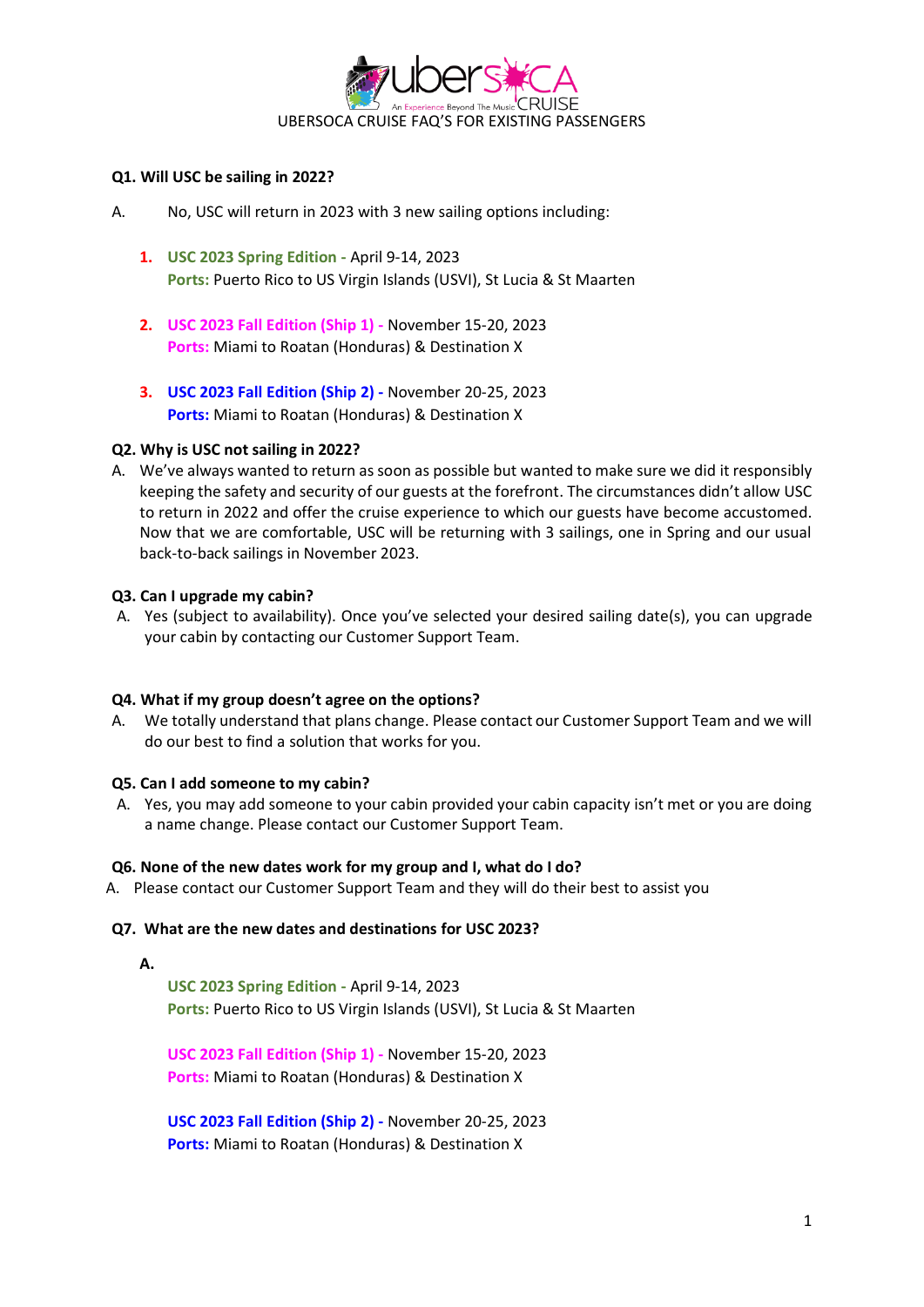

# **Q8. What do I do if my roommate no longer wishes to attend?**

A. They can receive a Future Cruise Credit or transfer their funds to another passenger. Please note that USC does not mediate personal grievances. We will, however, do our best to assist our patrons with finding a solution.

# **Q9. I do not want to go on the Spring sailing. How can I change my reservation?**

A. Passengers that do not wish to sail with us in April 2023 will have the choice to select one of our back-to-back sailings in November 2023 or receive a future cruise credit for USC 2024.

### **Q10. What can I do if I can't make either of the 3 dates in 2023?**

A. We are happy to offer you a Future Cruise Credit which can be used on USC 2024.

### **Q11. When will payments resume?**

A. Payments will resume on 1 July 2022.

### **Q12. Can I make a new reservation now?**

A. At present existing Primaries can only modify an existing reservation. If you're interested in making a new reservation on one of the other sailings, please indicate which additional cruise you would like to book on the booked passenger reservation change form.

# **Q13. What if my roommate wants to go on the USC April sailing and I do not want to go until Nov 2023?**

A. If another roommate wishes to go on a different sailing from the Primary, they will be required to make a new booking. The Primary Guest is solely responsible for initiating or authorizing changes to the reservation and must agree in writing to any changes made to the reservation by emailing [teamusc@ubersocacruise.com](mailto:teamusc@ubersocacruise.com) and cc'ing all cabin mates.

#### **Q14. What if my roommate wants to go on the April sailing and I want to cancel altogether?**

A. If a roommate other than the Primary wishes to cancel, they can transfer their reservation to another guest. Ultimately, the Primary Guest will be responsible for replacing a departing roommate or covering the full cost of the cabin.

#### **Q15. What if I am unable to travel at all in 2023?**

A. We will issue a Future Cruise Credit which can be used on a Future USC sailing.

#### **Q16. Will USC charge a name change fee?**

A. No. Name change fees will continue to be waived until further notice.

#### **Q17. Is there a change in price for the April sailing and will we have to cover the difference?**

A. Existing passengers and passengers within their current reservation (whether existing or not) are entitled to "Price Protection" and will not be affected by price changes in 2023; New reservations will be subject to the new rates.

#### **Q18. What will be the Covid-19 policies when we sail?**

A. It is too early to say what Covid-19 protocols will be in place when we sail. USC will follow the protocols that are in place at the time of sailing.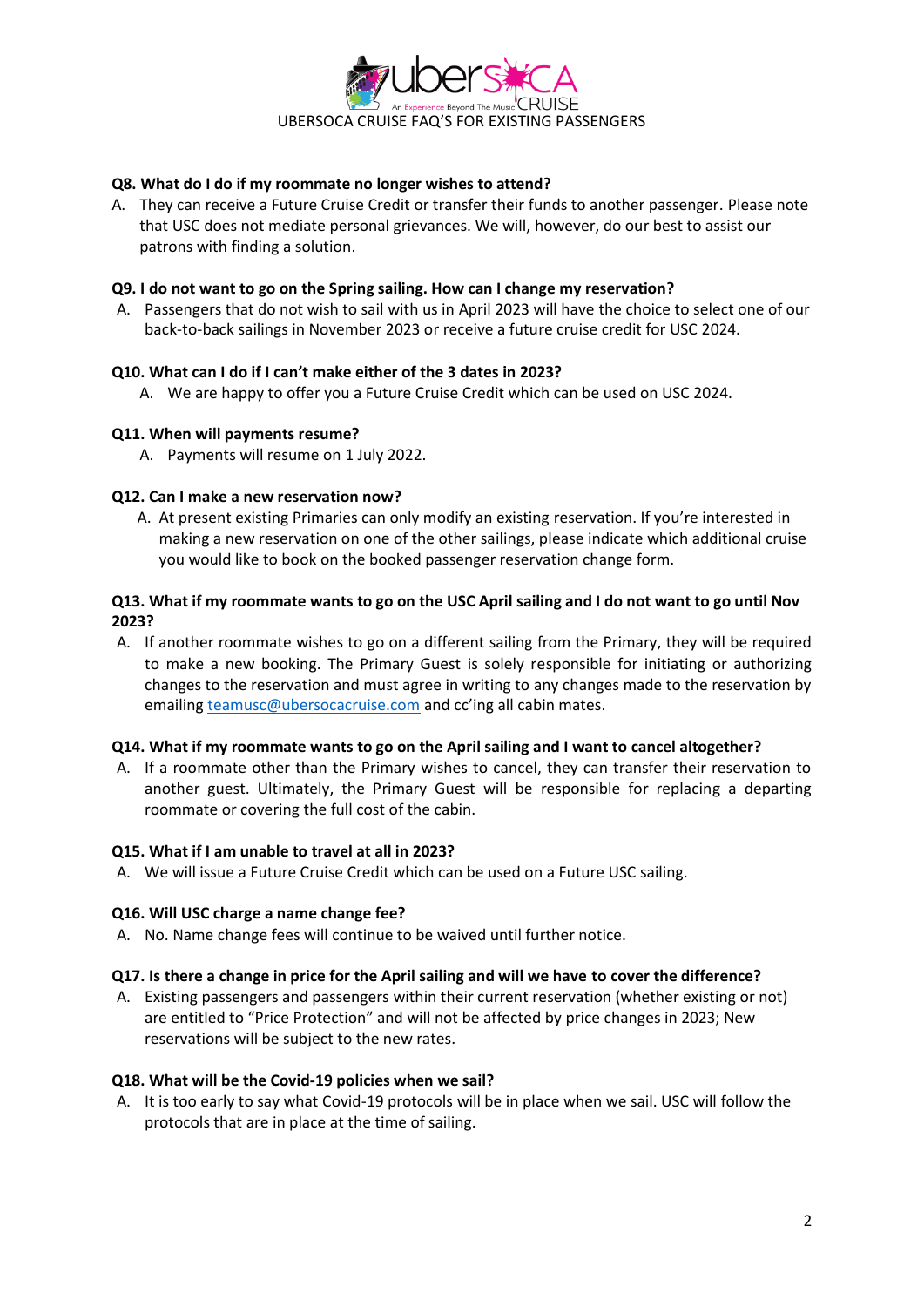

# **Q19. Am I required to be vaccinated to travel on USC?**

A. Most cruise lines currently require adult passengers to be vaccinated. USC will follow the protocols that are in place at the time of sailing.

### **Q20. Are we required to wear masks at the events or public spaces on the cruise?**

A. Masks are currently not required on most cruise ships. We do not anticipate that there will be a mask requirement in effect at the time of sailing. In the event these changes, USC will follow whatever health and safety protocols that are mandated by the cruise line and/or CDC.

# **Q21. I am not planning on getting vaccinated. What happens now?**

A. Vaccinations are currently required by most cruise lines. We do not currently know whether vaccinations will be required when we cruise. If they are required and you still do not wish to get vaccinated, you can either transfer your funds to another passenger or receive a Future Cruise Credit.

# **Q22. Does USC offer travel insurance? Does it cover Covid-19??**

A. No, USC does not offer travel insurance directly. Travel insurance will be available to passengers through a 3<sup>rd</sup> party provider, IMG Global. All questions regarding travel insurance should be directed to IMG Global.

# **Q23. Do I need to do anything to confirm that I am fine with my reservation changes?**

A. Once the primary has completed the USC 2023 Reservation Change Form no further action is required. A member of our team will transfer your reservation to your preferred cruise option.

# **Q24. Do I need a visa to travel to Puerto Rico?**

A. Puerto Rico is an unincorporated territory of the United States. The visa requirements are the same as entering the other states within the US.

# **Q25. Why is USC 2023 Spring Edition departing from Puerto Rico?**

A. Puerto Rico allows USC to explore new ports in the Eastern Caribbean which it could not previously reach from Florida during the course of a 4- or 5-night cruise itinerary.

# **Q26. Will there be a host hotel in Puerto Rico?**

A. Yes, there will be a host hotel in Puerto Rico. The details will be announced as soon as details are available.

# **Q27. What entertainment will be on board the different sailings?**

For the most part, all 3 sailings will include our core team of entertainers as well as some exciting new additions.

#### **Q28. Is there an option for me to sign up for one of the sailings prior to July 1st?**

**A.** Yes, if you are existing passenger. If you are not an existing passenger, general reservations will open on July 1, 2022.

#### **Q29. Will there be a pre-party in Puerto Rico and Miami?**

A. Yes, there will be pre-parties in both Puerto Rico and Miami for all 3 cruises.

# **Q30. What are the activities planned for each cruise? Will there still be a J'ouvert on all 3 sailings?**

A. We will be releasing a schedule in due course which will set out all of the activities for all 3 cruises. Yes, there will be a J'ouvert on all sailings.